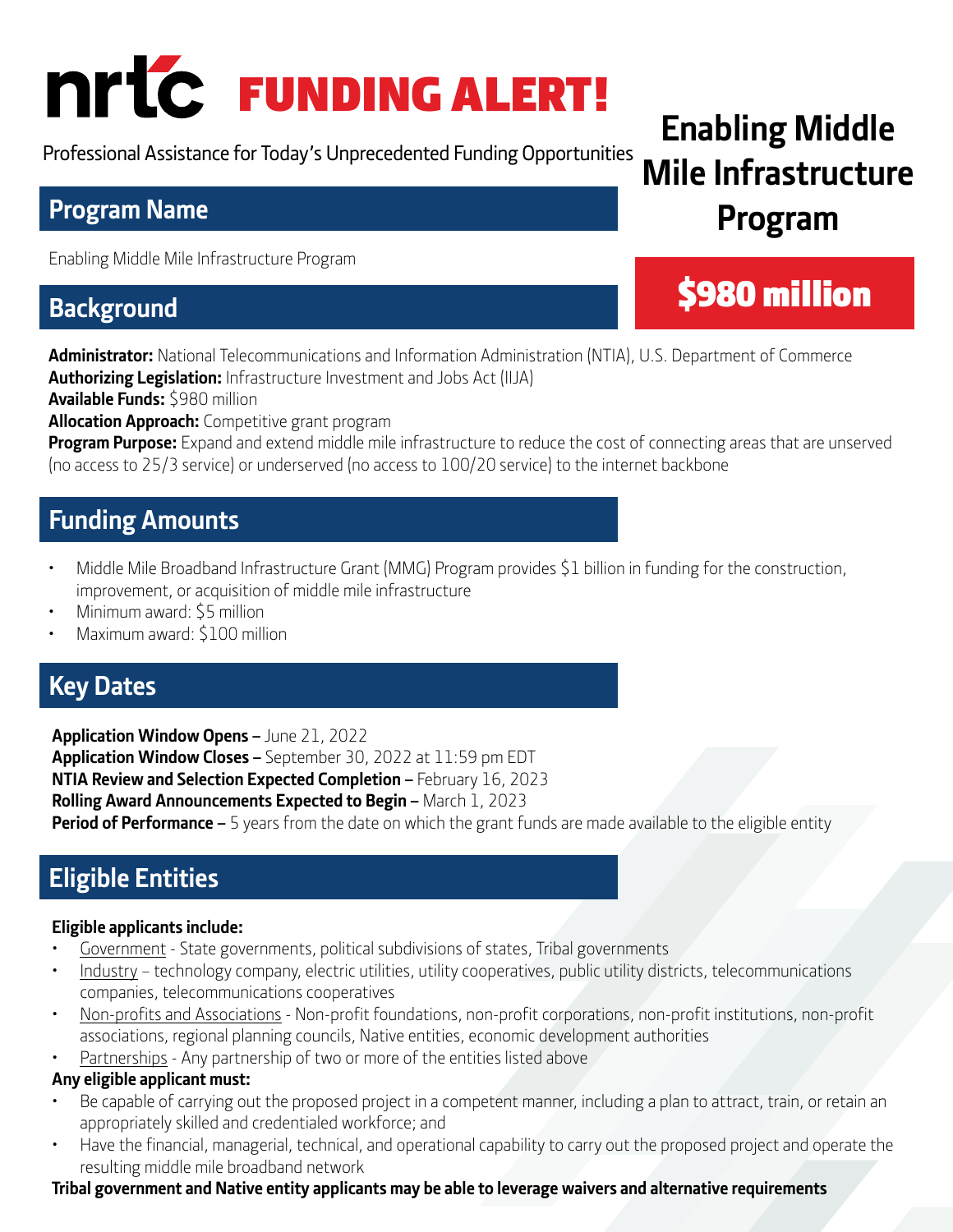

Professional Assistance for Today's Unprecedented Funding Opportunities

## **Eligible Projects & Matching Requirement**

#### **Projects that involve the construction, improvement, or acquisition of middle mile infrastructure Applicants must prioritize at least one of the following:**

- Connecting middle mile infrastructure to last mile networks that provide or plan to provide broadband service to households in unserved areas according to most recent mapping data available
- Connecting non-contiguous trust lands
- The offering of wholesale broadband service at reasonable rates on a carrier-neutral basis

#### **The amount of a middle mile grant awarded to an eligible entity through this program may not exceed 70 percent of the total project cost**

- IIJA does not contemplate waiver of this requirement and the NTIA will not entertain requests for waivers except for grants made to Tribal Governments and Native entities
- Matching funds may be cash or in-kind contributions consistent with federal cost principles, can include: access to rights of way, pole attachments, conduits, easements, or access to other types of infrastructure
- Federal funds may not be used as non-federal match, except as expressly provided by federal statute

## **Selection Criteria**

#### **Applications meeting at least two of the five criteria listed below will be prioritized. The eligible entity should:**

- Adopt fiscally sustainable middle mile strategies
- Commit to offering non-discriminatory interconnection to terrestrial and wireless last mile broadband providers and any other party making a bona fide request
- Identify specific terrestrial and wireless last mile broadband providers that have:
	- (i) expressed written interest in interconnecting with middle mile infrastructure planned to be deployed by the eligible entity; and
	- (ii) demonstrated sustainable business plans or adequate funding sources with respect to such interconnection described in (i)
- Identify supplemental investments or in-kind support (such as waived franchise or permitting fees) that will accelerate the completion of the planned project
- Demonstrate that the middle mile infrastructure will benefit national security interests of the United States and the Department of Defense

#### **Program Priorities:**

- Unserved/underserved
- Affordability
- Geographic Diversity
- Priority Communities
- Open Access
- **Resiliency**
- Shovel Ready (completion within 2-year period)
- Fiscal Sustainability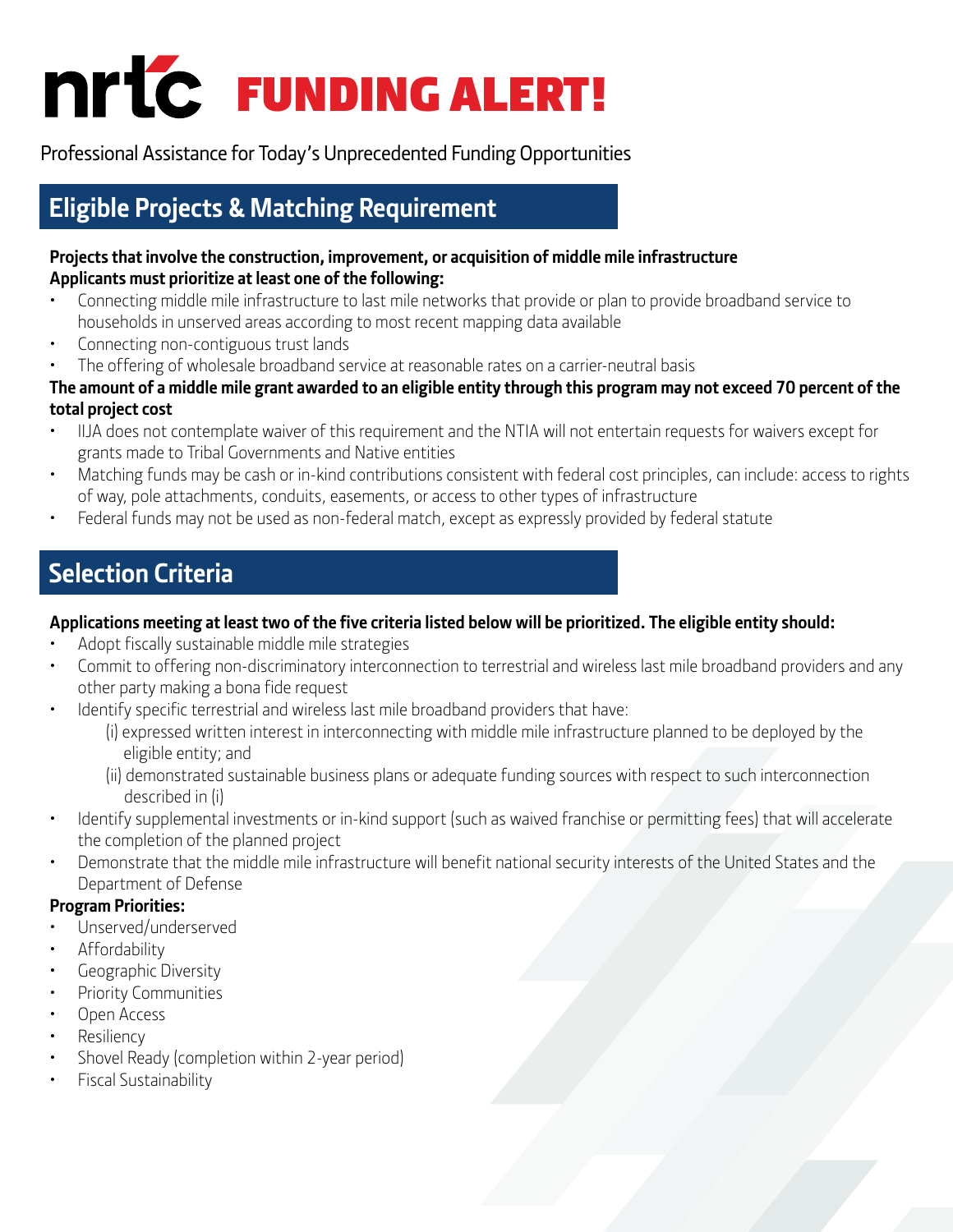# FUNDING ALERT!

Professional Assistance for Today's Unprecedented Funding Opportunities

## **Allowable Costs**

Construction, engineering design, permitting, personnel costs, pre-application expenses, other necessary programmatic activities

## **Prohibited Costs**

Purchase of covered communications equipment or service, profit or fee applied above actual cost, use of grant funds to support or oppose union organizing, use of funds for non-middle mile infrastructure, use of funds as collateral for a loan

## **Application Sections**

- 1. Standard Form 424: Application for Federal Assistance
- 2. Standard Form 424C: Budget Information for Construction Programs
- 3. CD–511 Certification Regarding Lobbying
- 4. Standard Form LLL, Disclosure of Lobbying Activities (if applicable)
- 5. Detailed Budget
- 6. Budget Narrative
- 7. Project Details and Narrative
- 8. Negotiated Indirect Cost Rate Agreement (if applicable)
- 9. Any materials on which the applicant seeks to rely in demonstrating its satisfaction of the eligibility criteria, merit review criteria, and programmatic review criteria

## **Application Requirements**

Applicants must fulfill a number of requirements, including:

- Letter of Credit valued at no less than 25% of requested award
- Audited Financial Statements
- Description of Managerial Capability (resumes for management and key personnel)
- Certification of Technical Capability & Network Design Diagram
- Project Costs
- Build-out Timeline
- Capital Investment Schedule
- Certification of Applicant's Operational Capability, filing of Form 477 and submission of Broadband DATA Act
- Submission of required operating or financial reports is required (if applicant has operated only as an electric transmission or distribution service)
- Ownership Information
- Buildout benchmarks
- Connections to anchor institutions within 1,000 feet of the middle mile infrastructure
- Fair Labor Practices
- Equitable Workforce Development
- Climate Resilience
- Civil Rights and Non-discrimination Law Compliance